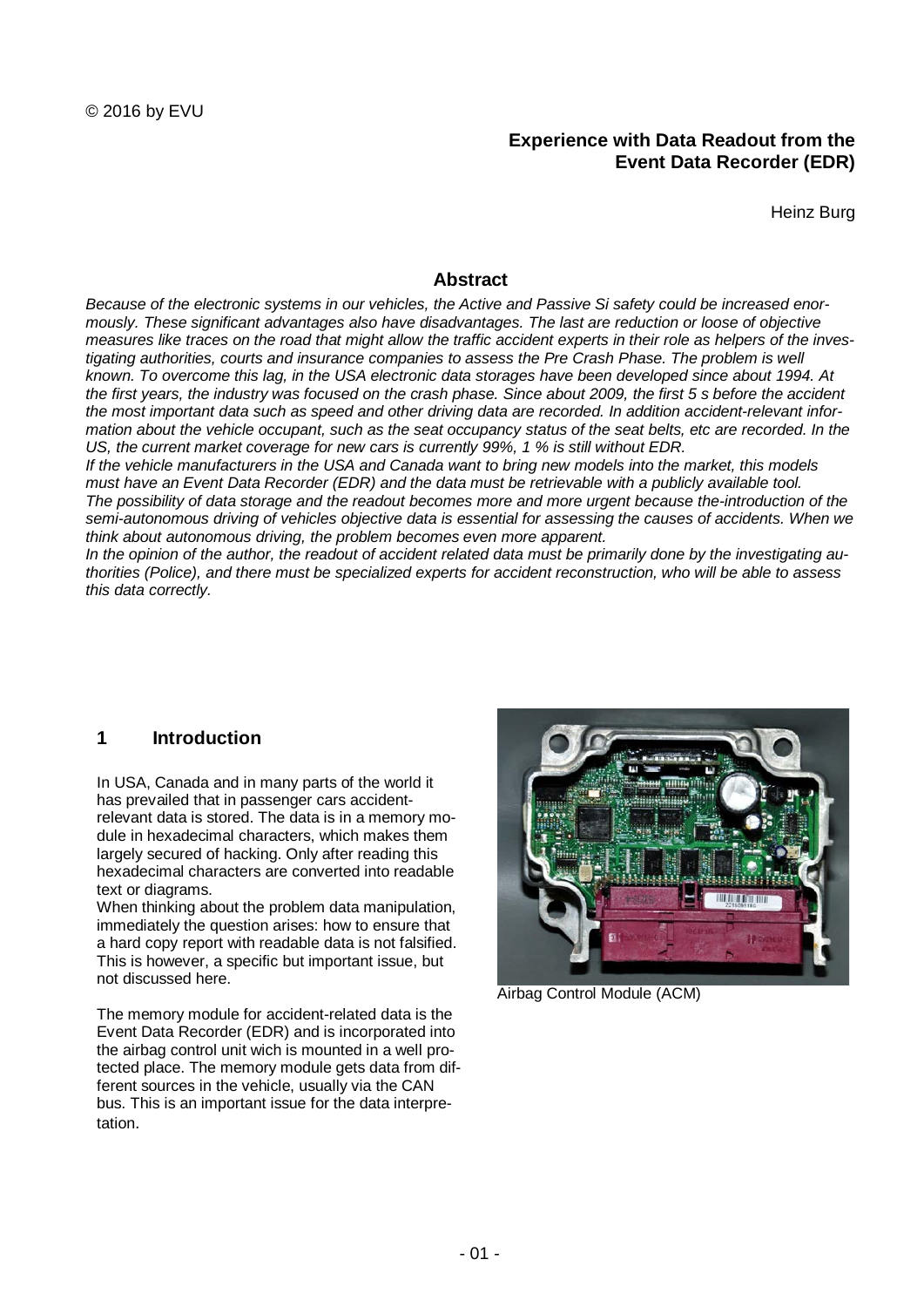

Flash Memory

What data is stored for? In the US there is a regulation, which states that if an EDR is installed in a vehicle, certain minimum data must be stored at a certain accuracy.

The Regulation is now available in a in a revised version. Therefore older vehicles satisfy the EDR data with the first prior regulation and newer ones corespond to the recent state of the regulation. In future the next revision will come and that will not be the last release. Technical development is accelerating, especially at our cars.

Why are accident-related data stored? There are many answers to this question. One answer out of the sight of accident reconstruction experts is that the electronic control systems for active safety largely prevent skid marks before the collision. Today you can hardly calculate somewhat about driver behavior before a collision based on objective measures.

Data stored in the Event Data Recorder of the newer vehicles deliver information about what has happend 5 s before the collision until approximately 2 seconds after the collision.

Die im Event Data Recorder gespeicherten Daten liefern bei den neueren Fahrzeugen Informationen über den Unfallhergang ab 5 s vor der Kollision bis etwa 2 s nach der Kollision.

#### **Typical EDR Data**



The electronically stored data are objective characteristics, as for example, tire tracks on or beneath the road, paint-particles, fracture surfaces, splinters and rest positions.

## **2 Read out of electronic data**

The airbag control moduls (ACM) are developed by the suppliers, manufactured and delivered to the vehicle manufacturers. The manufacturer decide which data are stored. They also decide on the type / methode of readout of the EDR data.

| First EDR<br>System from<br>Vetronix/GM                         | <b>BOSCH</b><br>acquires<br>Vetronix | Ford      | Chrysler                              | Honda        | Toyota<br>Mazda<br>Nissan<br>Suzuki<br>83 C.H             | <b>BMW</b><br>Volvo<br>Fiat | Daimler            | Mini | <b>VW</b><br>Audi<br>Maserati                  |
|-----------------------------------------------------------------|--------------------------------------|-----------|---------------------------------------|--------------|-----------------------------------------------------------|-----------------------------|--------------------|------|------------------------------------------------|
| 1999                                                            | 2003                                 | 2005      | 2007                                  | 2010         | 2011                                                      | 2012                        | 2013               | 2014 | 2015                                           |
| <b>Welcombr Corp.</b><br><b>GM</b><br>CHEVROLET<br><b>ISUZU</b> | GE BOSCH                             | 854<br>ä. | <b>CHAVELER</b><br>Jeep<br>6Ø<br>UUUM | $\mathbb{Q}$ | ּ<br>Z<br>س<br>\$<br><b>BURGAO</b><br>©<br><b>LEDGLIS</b> | G<br>⇔<br><b>JFINT</b><br>R | ω<br>Mercedes-Sena |      | $\boldsymbol{\omega}$<br>œœ<br><b>MASERATE</b> |

Historic representation manufacturer participation

Most vehicle manufacturers make use of the BOSCH Crash Data Retrieval (CDR) tool.

The figure below shows the current status of read out tools for the US market. This state is world-wide valid. However, some manufacturers have blocked the readout or the data recording for Europe.

In this presentation, only the BOSCH CDR tool is considered. In principle, the explanations are valid also for the other read out tools.

| <b>Manufacturer</b>   | 17 montns<br>Sales end<br>2/16 | <b>Market</b><br><b>Share</b> | 2016 EDR?  | Tool?                     |
|-----------------------|--------------------------------|-------------------------------|------------|---------------------------|
| <b>GM</b>             | 3,079,772                      | 17.6%                         | <b>YES</b> | <b>Bosch CDR</b>          |
| Ford                  | 2,634,491                      | 15.0%                         | <b>YES</b> | <b>Bosch CDR</b>          |
| Toyota                | 2,498,889                      | 14.3%                         | <b>YES</b> | <b>Bosch CDR</b>          |
| <b>Chrysler Group</b> | 2,273,230                      | 13.0%                         | <b>YES</b> | <b>Bosch CDR</b>          |
| Honda                 | 1,598,383                      | 9.1%                          | <b>YES</b> | <b>Bosch CDR</b>          |
| <b>Nissan</b>         | 1,499,020                      | 8.6%                          | <b>YES</b> | <b>Bosch CDR</b>          |
| Hyundai               | 762,720                        | 4.4%                          | <b>YES</b> | GIT tool co.              |
| Kia                   | 631,531                        | 3.6%                          | <b>YES</b> | GIT tool co.              |
| Subaru                | 583,617                        | 3.3%                          | <b>YES</b> | Denso 2016+, was Hitachi  |
| <b>BMW</b>            | 400,064                        | 2.3%                          | 2015       | <b>Bosch CDR</b>          |
| Mercedes-Benz         | 380,690                        | 2.2%                          | 2014       | <b>Bosch CDR</b>          |
| Volkswagen            | 342,626                        | 2.0%                          | 2015       | <b>Bosch CDR</b>          |
| Mazda                 | 314,510                        | 1.8%                          | <b>YES</b> | <b>Bosch CDR</b>          |
| Audi                  | 202,774                        | 1.2%                          | 2015       | <b>Bosch CDR</b>          |
| Mitsubishi            | 95,450                         | 0.5%                          | <b>YES</b> | OTC/Bosch SPX             |
| Tata (Jag, LR)        | 87,120                         | 0.5%                          | <b>YES</b> | <b>OTC/Bosch SPX</b>      |
| Geely (Volvo)         | 71,744                         | 0.4%                          | <b>NO</b>  | N/A                       |
| Porsche               | 52,532                         | 0.3%                          | NO         | N/A                       |
| <b>Industry Total</b> | 17,509,163                     | 100.0%                        | 99.3%      | <b>Bosch CDR 87.0% 6</b>  |
| updated April 4 2016  |                                |                               |            | <b>Non CDR 12.3%</b>      |
|                       |                                |                               |            | (Source: Ruth Consultina) |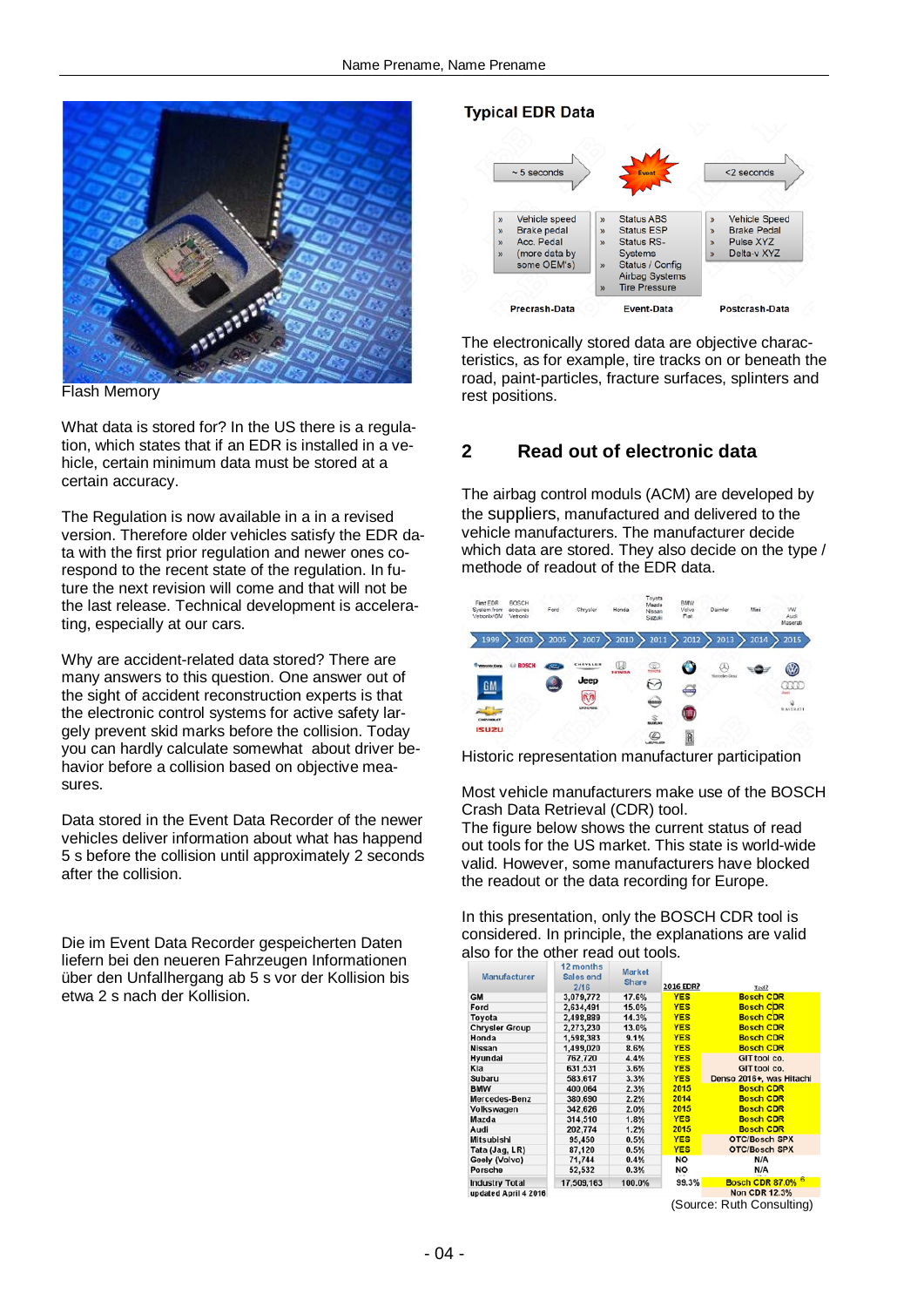# **3 Data read out via OBD connector**

In the simplest case, a universal cable is needed, which connects the OBD connector to the DLC BOSCH (green box, modem). The green box is connected to a computer / laptop / tablet. On the computer there is a program of BOSCH (CDR software). The software converts the hexadecimal data into a readable report (CDR Report), which can be sometimes over 100 pages long.

Sometimes an additional adapter is required; if such is needed, the help file of CDR software gives exact instructions.



The cost of the CDR kit are currently 1900 EUR net and for the Software 899 Euro net. It is reasonable to buy the above mentioned adapters too, because these are relatively often needed. The total price is then 3419 euros net.

The figure below shows an excerpt from the BOSCH CDR software, highlighted in yellow are the adapters.

# New Tovota Vehicle Lookup

| Camry (Toyota)                    | 2001 and later<br>Market: 7 | All Markets the Vehicle is Sold                                     |              |  |  |
|-----------------------------------|-----------------------------|---------------------------------------------------------------------|--------------|--|--|
| Year                              | <b>EDR</b> Generation       | <b>CDR Cable &amp; Adapter</b>                                      | M            |  |  |
| $2001 - 2004$<br>2005 (US/Canada) | Gen 1 (00EDR/02EDR)         | FOOK100515 (no adapter)                                             | Ai.          |  |  |
|                                   |                             | F00K108517 (no adapter)                                             |              |  |  |
|                                   |                             | Click here [?] to match the ACM part number to the<br>correct cable |              |  |  |
| $2005 - 2011$                     | Gen 2 (04EDR/06EDR)         | FOCK108613 (no adapter)                                             | $\mathsf{A}$ |  |  |
|                                   |                             | FOOK108614 & FOOK108387                                             |              |  |  |
|                                   |                             | FOCK108515 (no adapter)                                             |              |  |  |
|                                   |                             | FOOK108516 & FOOK108387                                             |              |  |  |
|                                   |                             | Click here [2] to match the ACM part number to the<br>conect cable  |              |  |  |
| 2012 and later                    | Gen 3 (12EDR/13EDR)         | FOOK108616 & FOOK108387                                             | A            |  |  |

## **4 Data read out directly from the Airbag Control Module (ACM)**

When are the power cables are distroyed due to the accident, so that the read out via OBD does not work anymore, the airbag control module should be dismounted. Using a car type dependend special cable connected to the CDR kit allows the data read out.



There are two methods, read out the ACM in mounted position also. The ACM can be directly supplied with power when the connection no longer works at the OBD connector. Both methods can cause problems, so it is better, to dismount the ACM and read at a desk or a workbench. An additional advantage occures if the ACM can be kept if possible, since data protection and traceability is ensured (evidence by forensic chain).

If the readout, described here, does not work, possibly the manufacturer of the control unit can help. Here, however, the rules about Privacy and Property have to be noted. If one makes something wrong, he can quickly become problems.

For example, it will be a good decision, to send a control device to a supplier without allowance of the prosecutor. In addition our experience is, that there is only the period between wake up and deployment command stored (acceleration versus time).

## **5 General Remarks**

In the data interpretation can be wrong a lot, because the manufacturers comply with provisions of US Regulations, but how they do it is totally different. It is therefore a manufacturer and model-dependent training required. Some important notes:

- With each CDR reading the counter for the Ignition Cycle gets increased by 1. This is an indirect indicator of the mileage of the vehicle.
- The number of readouts (Ignition Cycles) can be increased by Backpowering. Short circuit may lead to several attempts of the controller and several increases of the ignition cycle.
- Some ECUs with external sensors (satellite sensors) the sensors may be not connected and that can set error codes.
- Manipulations can be change the contents of ECUs.
- Problems by data interpretation by complex accidents with multiple events.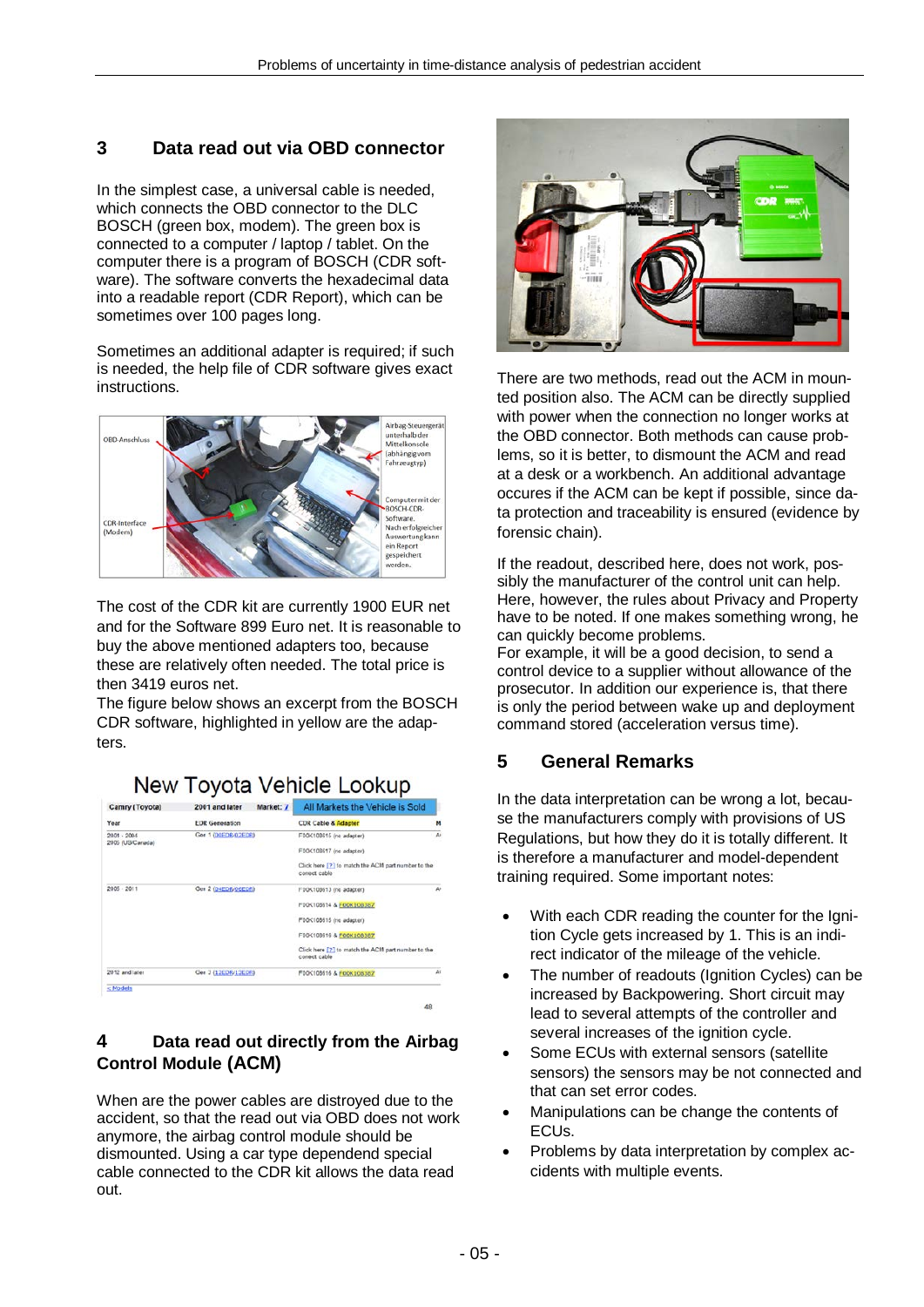

(Source: Ruth Consulting)

# **6 US Regulations**

#### EDR -Part 563 Definition

The term "event data recorder" is defined as "a device or function in a vehicle that captures the vehicle's dynamic, time-series data during the time period just prior to a crash event (e.g., vehicle speed vs. time) or during a crash event (e.g., delta-v versus time), such that the data can be retrieved after the crash event. For the purposes of this definition, the event data do not include audio and video data.

## EDR - Teil 563 - Minimum data set if equipped with an EDR

- Delta-V, longitudinal 0 to 250 ms, every 10 ms
- Maximum delta-V, longitudinal 0-300 ms
- Time, maximum delta-V 0-300 ms
- Speed, vehicle indicated (5 sec, 2 samples/sec)
- Engine throttle, % full (5 sec, 2 samples/sec)
- Service brake, on/off (5 sec, 2 samples/sec)
- Ignition cycle, at time of crash
- Ignition cycle, at time of download
- Safety belt status, driver
- Frontal air bag warning lamp, on/off
- Frontal air bag deployment, time to deploy (driver/passenger/stages)
- Multi-event, number of events
- Time from "event 1" to "event 2"
- Complete file recorded (yes/no)

## Part 563 - Table 1 (partial list)

| <b>Fleite</b> adaptsprof                                                                                                                                                                                           | Fleoording Interval/time 1<br>(retailing to time remot                                                                                                                                                                                                                                                                                                                                                                                                                                                                                                                                                                                                                                                                                                                                                                                                                                 | Date sample<br>rate<br><b>SAFFICONE</b> ENH                     |  |  |  |  |
|--------------------------------------------------------------------------------------------------------------------------------------------------------------------------------------------------------------------|----------------------------------------------------------------------------------------------------------------------------------------------------------------------------------------------------------------------------------------------------------------------------------------------------------------------------------------------------------------------------------------------------------------------------------------------------------------------------------------------------------------------------------------------------------------------------------------------------------------------------------------------------------------------------------------------------------------------------------------------------------------------------------------------------------------------------------------------------------------------------------------|-----------------------------------------------------------------|--|--|--|--|
| lanition sycle, download<br>Frontal air bag deployment, time to deploy, in the case of a<br>single steps air bag, or fires to first steps deployment, in the<br>case of a multi-stage air bag, driver,             | 0-300 ms or 0 to End of Event Time plus 30 ms, whichever is<br>city/white.<br>0-300 ms or 0 to End of Event Time plus 30 ms, whichever is<br>aborter.<br>$-6.0$ to 0 asc $-$ 0 ascenting to $-$ 0.0 as $-$ 0.0 as $-$ 0.0 as $-$ 0.0 as $-$ 0.0 as $-$ 0.0 as $-$ 0.0 as $-$ 0.0 as $-$ 0.0 as $-$ 0.0 as $-$ 0.0 as $-$ 0.0 as $-$ 0.0 as $-$ 0.0 as $-$ 0.0 as $-$ 0.0 as $-$ 0.0 as<br>$-0.01000$ and $-0.01000$<br>$-6.010000$ are all the companion of the companion of the companion of the companion of the companion of the companion of the companion of $-6.010$ $0.0000$ and $-6.0000$ and $-6.0000$ and $-6.0000$ and $-6.0000$ and $-6.$<br>$-1.0$ 600 minutes at a superior contract of the contract of the set of the set of the set of the set of the set of the set of the set of the set of the set of the set of the set of the set of the set of the set of the se | NA<br><b>PAIA</b><br>$\sum_{k=1}^{N}$<br>NIA<br>NA<br>NA<br>N/A |  |  |  |  |
| Frontal air bag deployment, time to deploy, in the case of a<br>single stage air bag, or time to first stage deployment, in the<br>case of a multi-stage air bag, right front passenger.<br>Time from event 1 to 2 | Evert conservation the communication of the communication of the communication<br>Event <i>automation companion companion</i> and construction and companion<br>As needed and an anti-company and an anti-company and an anti-                                                                                                                                                                                                                                                                                                                                                                                                                                                                                                                                                                                                                                                         | <b>NAM</b><br>N/A<br>N/A<br><b>NJA</b>                          |  |  |  |  |

## EDR - Teil 563 - Table 2 "If recorded" (partial list)

- Acceleration 0-250ms @10ms intervals
- Lateral Delta V(side impact)
- Passengerbelt status
- RPM
- Roll angle, steering angle
- ABS, ESC on/off, occupant size, and other inputs and outputs of restraints system

#### Part 563 - Table 2  $B1.5$  are expanded  $B1.6$  and  $B1.1$

| Data element name                                                                                         | Constituto And<br><b>February State</b>                                                                                                 | Recording interval/time *<br>deathstress for forces yearship                                                                                                                                                                  | LOAD & BULLER FOR<br>rate mer sec-<br>concil) |
|-----------------------------------------------------------------------------------------------------------|-----------------------------------------------------------------------------------------------------------------------------------------|-------------------------------------------------------------------------------------------------------------------------------------------------------------------------------------------------------------------------------|-----------------------------------------------|
| atomi acceleration communications                                                                         | If reconsidering the company of the company of the company of the company of                                                            | NHA 122 years of the company of the company of the company of the company of the company of the company of the                                                                                                                | PA/A                                          |
|                                                                                                           |                                                                                                                                         | Now the company of the company of the company of the company of the company of                                                                                                                                                | PEIA                                          |
|                                                                                                           | THE R. P. LEWIS CO., LANSING, MICH. 49-14039-1-120-2<br>If reconsideri                                                                  | Now.<br>THE R. P. LEWIS CO., LANSING, MICH. 49-14039-1-120-2                                                                                                                                                                  | N/A                                           |
|                                                                                                           | If reconsider the contract of the contract of the contract of the con-                                                                  | 0-250 ms or 0 to End of Evant Time<br>cities 30 mm, whichever is shorter.                                                                                                                                                     | <b>BOO</b>                                    |
|                                                                                                           | if reconciled and consumers are a consumer                                                                                              | 0-300 ms or 0 to find of Event Time<br>plus 50 mg, whichever is shorter.                                                                                                                                                      | PRIA                                          |
|                                                                                                           | If recorded in comparison to a propose                                                                                                  | 0-000 ms or 0 to find of Event Time<br>plus 50 ms; whichever is shorter.                                                                                                                                                      | <b>N/A</b>                                    |
| Time for maximum delta-V, resultant                                                                       | If reconciled continuous companions are all the continuous con-                                                                         | 0-300 ms or 0 to End of Event Time<br>plus 30 ms, whichovor is shortor.                                                                                                                                                       | <b>BECA</b>                                   |
|                                                                                                           | If requested contract the company of the contract of                                                                                    |                                                                                                                                                                                                                               | $\frac{1}{2}$                                 |
|                                                                                                           |                                                                                                                                         | $-1.0$ kg to $5.0$ and $^3$                                                                                                                                                                                                   | 1D                                            |
| ABS activity engaged, non-engaged)                                                                        |                                                                                                                                         | $-6.0$ to 0 aec $-$                                                                                                                                                                                                           | $\overline{2}$                                |
| stability control (on, off, or engaged)                                                                   |                                                                                                                                         |                                                                                                                                                                                                                               |                                               |
| Reeding Input                                                                                             | <b>If concerning</b>                                                                                                                    |                                                                                                                                                                                                                               |                                               |
| listely bolt status, right front passenger<br>chuckled, not builded).                                     |                                                                                                                                         |                                                                                                                                                                                                                               | <b>FAIA</b>                                   |
| contail air bas succession patt tia latron<br>tus, right front passenger (on, off, or<br><b>Jakifick1</b> |                                                                                                                                         | $-1.0$ 640 $-$                                                                                                                                                                                                                | N/A                                           |
| stage, driver 4.                                                                                          | Frontal air bag deployment. lime to reh if occessed with a driver's frontal air bag<br>with a stadio-stage inflator.                    | Fund - Department - And - And - And - And - And - And - And - And - And - And - And - And - And - And - And - And - And - And - And - And - And - And - And - And - And - And - And - And - And - And - And - And - And - And | <b>FAIA</b>                                   |
| stage, right front passences."                                                                            | Fortal air bao deployment, time to reft. If equipoed with a right front passenger's<br>frontel air beg with a multi-stage infa-<br>tor. |                                                                                                                                                                                                                               | FE/A                                          |
| Frontal air bag deprovinent, rith stage if recorded<br>disposal, driver, Y/N ceitether the nth            | And the property of the property and the property of the control of the property                                                        |                                                                                                                                                                                                                               | <b>NIA</b>                                    |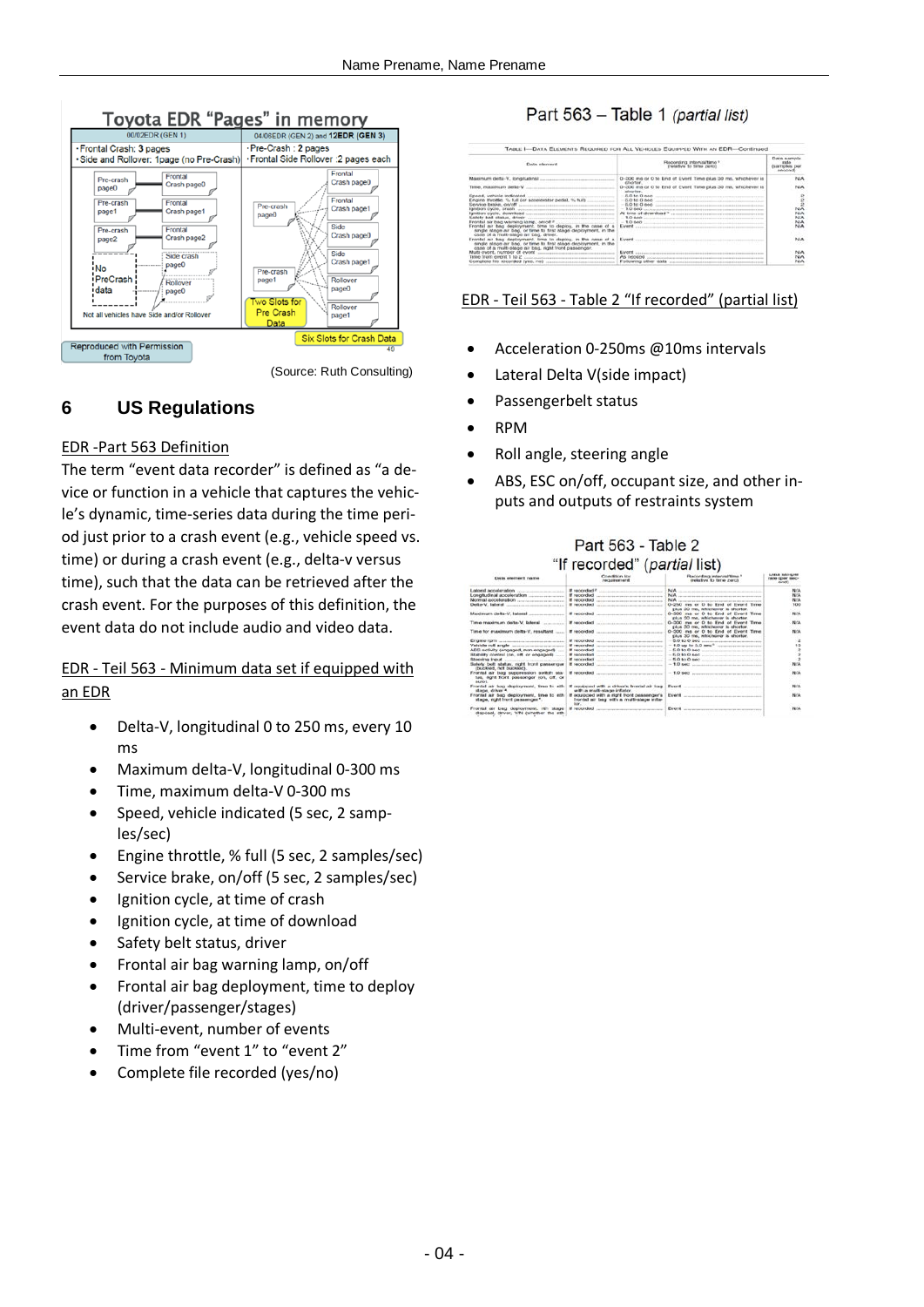#### EDR - Teil 563 - Table 3 not voluntarily data

Part 563 - Table 3 Data Element Format (partial list)

| <b>Custa element</b>                                                            | Minimum cancer                                                                                               | Accuracy 1                                                                                                                                                                                                                     | <b>Resolution</b>               |
|---------------------------------------------------------------------------------|--------------------------------------------------------------------------------------------------------------|--------------------------------------------------------------------------------------------------------------------------------------------------------------------------------------------------------------------------------|---------------------------------|
|                                                                                 |                                                                                                              | At option of manufacturer common                                                                                                                                                                                               | At continue of magnitude/barer. |
|                                                                                 |                                                                                                              | At option of manufacturer                                                                                                                                                                                                      | At option of manufacturer.      |
| <b>Novemal Accompanions</b><br>and the company's control and                    |                                                                                                              |                                                                                                                                                                                                                                | At certical of memobilisms.     |
|                                                                                 |                                                                                                              | $47 - 10\%$ . All and the continuum continuum of the contract of the contract of the contract of the contract of the contract of the contract of the contract of the contract of the contract of the contract of the contract  | 1 km/h.                         |
|                                                                                 |                                                                                                              |                                                                                                                                                                                                                                | 1 km/h                          |
| Maximum dolla-V. Icegilodinai                                                   |                                                                                                              | $44 - 10\%$ . The second contract of the second contract of the second contract of the second contract of the second contract of the second contract of the second contract of the second contract of the second contract of t | t km/h.                         |
| Maximum delta-V. labarat                                                        | $-100$ km/h to +100 km/h                                                                                     |                                                                                                                                                                                                                                | 4 August                        |
| Time, maximum delta-V, longitu-<br>direct and the contract of                   | 0-300 ms. or 0-End of Event<br>Time plus 30 ms, whichever is<br>stwirter.                                    |                                                                                                                                                                                                                                | 2.E. ma.                        |
| Time, maximum defts/V. lateral                                                  | 0.000 ms. or 0. End of Everal<br>Time plus 30 ms, whichever is<br>a hourkeer.                                |                                                                                                                                                                                                                                | 2.5 ms.                         |
| Titrue, mazdmum delts-V, resultant                                              | Time clus 30 ms. whichever is<br>showbite                                                                    |                                                                                                                                                                                                                                | 2.5 mm                          |
|                                                                                 | $-1080$ deg to $+1080$ deg                                                                                   |                                                                                                                                                                                                                                | 10 deg.                         |
| ficeed, vehicle indicated                                                       |                                                                                                              |                                                                                                                                                                                                                                | 1 km/h.                         |
| Engine throttle, percent full (accel-<br>intuitor postal particled balls.       | 0 to 100%<br>the first product of the product and the product of the con-                                    | $\bullet$ $\prime$ = $\overline{5}$ % constraints are a constraint and an article                                                                                                                                              | 156.                            |
| Engine rpm                                                                      | 0 to 10,000 rpm                                                                                              |                                                                                                                                                                                                                                | 100 rpm.                        |
|                                                                                 |                                                                                                              |                                                                                                                                                                                                                                | Chrysler Child                  |
|                                                                                 | On or Off <i>supported the content of the California</i>                                                     | NIA consideration of the construction of the                                                                                                                                                                                   | On or Off.                      |
|                                                                                 |                                                                                                              | NIA - processing acceptance of the contract                                                                                                                                                                                    | On, Off, or Engaged.            |
| Steering input                                                                  |                                                                                                              |                                                                                                                                                                                                                                | T%.                             |
| lanition oycle, crash                                                           |                                                                                                              |                                                                                                                                                                                                                                | 1 overe.                        |
| tombon cycles, downtood.                                                        |                                                                                                              |                                                                                                                                                                                                                                | 1 cycle.                        |
| the contract of the contract of the contract of the contract of the contract of | after the state of the control of the control of the control of the control of the control of the control of | being the company of the company of the company of the company of the company of                                                                                                                                               | allowed the air officers.       |

## **7 Examples for Reconstruction Reports**

Sometimes the readout of the EDR data with the BOSCH CDR is enough to say how the accident occurred.

a) mix of accelerator and brake pedals From the 5 s before the collision can be clearly seen that the driver did not braked, but pressed the gas pedal.

#### Pre-Crash Data, -5 to 0 seconds (Most Recent Event, TRG 7)

| Time (sec)                         | $-4.6$       | -4.1        | $-3.6$              | $-3.1$    | -2.6                      | -2.1            | $-1.8$                    | $-1.1$     | $-2.8$       | $-2.1$         | 0 (TRG)      |
|------------------------------------|--------------|-------------|---------------------|-----------|---------------------------|-----------------|---------------------------|------------|--------------|----------------|--------------|
| Vehicle Speed<br>(MPH SemP2)       | 22.4 (38)    | 17.4 (28)   | 19.3 [31]           | 20.5 (33) | 22.4 (36)                 | 24.9 (40)       | 26.7 (43)                 | 29.2 (47)  | 26.1 (42)    | 24.2 (39)      | 24.2 (39)    |
| Accelerator<br>Pedal, % Full (%)   | 100.0        | 62.5        | 100.0               | 98.5      | 100.0                     | 10.0            | 100.0                     | 100.0      | 2.0          | 40             | 52.5         |
| Percentage of<br>Engine Throttle   | Invalid      | Invalid     | Invalid             | Invalid   | Invalid                   | Invalid         | Invalid                   | Invalid    | Invalid      | Invalid        | Invalid      |
| <b>Engine RPM</b><br>RPLC.         | 3.700        | 3.700       | 3,300               | 3.500     | 3.700                     | 3.900           | 3,300                     | 4.200      | 3.500        | 2.900          | 2.900        |
| <b>Motor RPM</b><br>RPM:           | 2.700        | 2.100       | 2,400               | 2,600     | 2.700                     | 3.100           | 3.300                     | 3.500      | 3,400        | 2.900          | 3.000        |
| Service Brake.<br>ONICER           | OFF          | OFF         | OFF                 | OFF       | OFF                       | CFF             | CFF                       | CFF        | OFF          | OFF            | OFF          |
| <b>Brake Oil</b><br>Pressure (Mos) | 0.00         | 0.00        | 0.00                | 0.00      | 0.00                      | 0.00            | 0.00                      | 0.00       | 0.00         | 0.00           | 0.00         |
| Longitudinal<br>Annalemäine        | 0.544        | 0.000       | 1,005               | 1,364     | 1.795                     | 2.441           | 2.225                     | 1.795      | $-3.158$     | $-2.297$       | $-8.973$     |
| Yaw Rate<br>[deg vec]              | 56.61        | 35.62       | 35.62               | 26.35     | 12.20                     | 8.30            | 1.45                      | 21.96      | 35.14        | 38.55          | 40.99        |
| Steering Input<br>Oldrees:         | 309          | 174         | 168                 | 102       | 48                        | 30 <sub>1</sub> | 15                        | 147        | 213          | 237            | 225          |
| <b>Shift Position</b>              | b            | b           | b                   | b         | b                         | b.              | b.                        | b.         | N            | N              | N            |
| Sequential Shift<br>Range          | Undetermined | Undatendrad | <b>Undetermined</b> |           | Undetermined Undetermined | Undetermined    | Undetermined Undetermined |            | Undetermined | Lindatenninart | Undetermined |
| Cruise Control<br>Status           | OFF          | OFF         | OFF                 | OFF       | OFF                       | CFF             | OFF                       | OFF        | OFF          | OFF            | OFF          |
| Drive Mode.<br>PWR                 | OFF          | OFF         | OFF                 | OFF       | OFF                       | OFF             | OFF                       | OFF        | OFF          | OFF            | OFF          |
| Drive Mode, ECO                    | CN           | CN          | CN                  | CN        | ON                        | ON              | CN                        | CIN        | CIN          | CN             | CIN          |
| Drive Mode.<br><b>Sport</b>        | OFF          | OFF         | OFF                 | OFF       | OFF                       | CFF             | CRE                       | CFF        | OFF          | OFF            | OFF          |
| Drive Mode:<br>Show                | CFT          | CATE        | CSE                 | OFF       | OFF                       | CSE             | CRR                       | <b>OFF</b> | <b>OFF</b>   | CSE            | CFT          |
| Drive Mode, EV                     | CFF          | OFF         | CSE                 | OFF       | OFF                       | <b>CRE</b>      | CFF                       | C##        | OFF          | CSE            | CFT          |
|                                    |              |             |                     |           |                           |                 |                           |            |              |                |              |

#### b) Rear accident

If the data of one of the vehicles can be retrieved, the change of velocity is known. If it was the vehicle in front, one sees possibly also whether it was standing or in motion.

#### c) Complex accident

In such a case we have to study very carefully the data limiltations and the sign conventions. Also an accurate analysis of the various data must be made. This can include the "Table 3" data, for example by pedestrian detection. Only in conjunction with a conventional accident reconstruction we can be sure that the EDR data were evaluated and adopted correctly.

It should not be forgotten that in the 5 s the indicated speed is given, that ist he speed we can see on the speedometer, that are the time related values before the collision. Since the speedometer must proceed according with statutory rules and the boundaries, we can specify in which range, the actual speed may have been. There are the following provisions of Directive 2000/7 / EC:

 $0 \leq (V1 - V2) \leq 0.1 * V2 + 4$  km / h where V1 the displayed speed is and V2 the real speed.



## **8 Education and training**

We (IbB and partners) provide various training courses as follows:

#### a) Operator Training:

The prticipants will learn how the data readout on site and possibly shortly after the accident can be best carried out with intact power supply. Backup after accidents is primarily a task for the police. Since it is a new way to get backups for later accident reconstruction, it may be that the police are not yet able to work these trainees-lead. It then makes sense to consult the experts already trained and equipped with the necessary equipment. For that these experts should be choosen who, at least on a 5-day basic training have participated. The addresses of these persons can be found on the IbB websites:

b) Five-day basic training for police officers and experts in accident reconstruction.

It is generally difficult to interpret the data from the Event Data Recorder correctly and add the data into a reliable accident reconstruction.

Additionally complicating is the fact that the car manufacturers, as already mentioned, fullfill the US regulations very correct, but they do so in a very different ways.

The vehicle models of each manufacturer are more or less different depending on the model year. It is important when the car models have been developed and what was the state of art at that time. Especially the electronics and the sensors is subjected to an extremely fast change.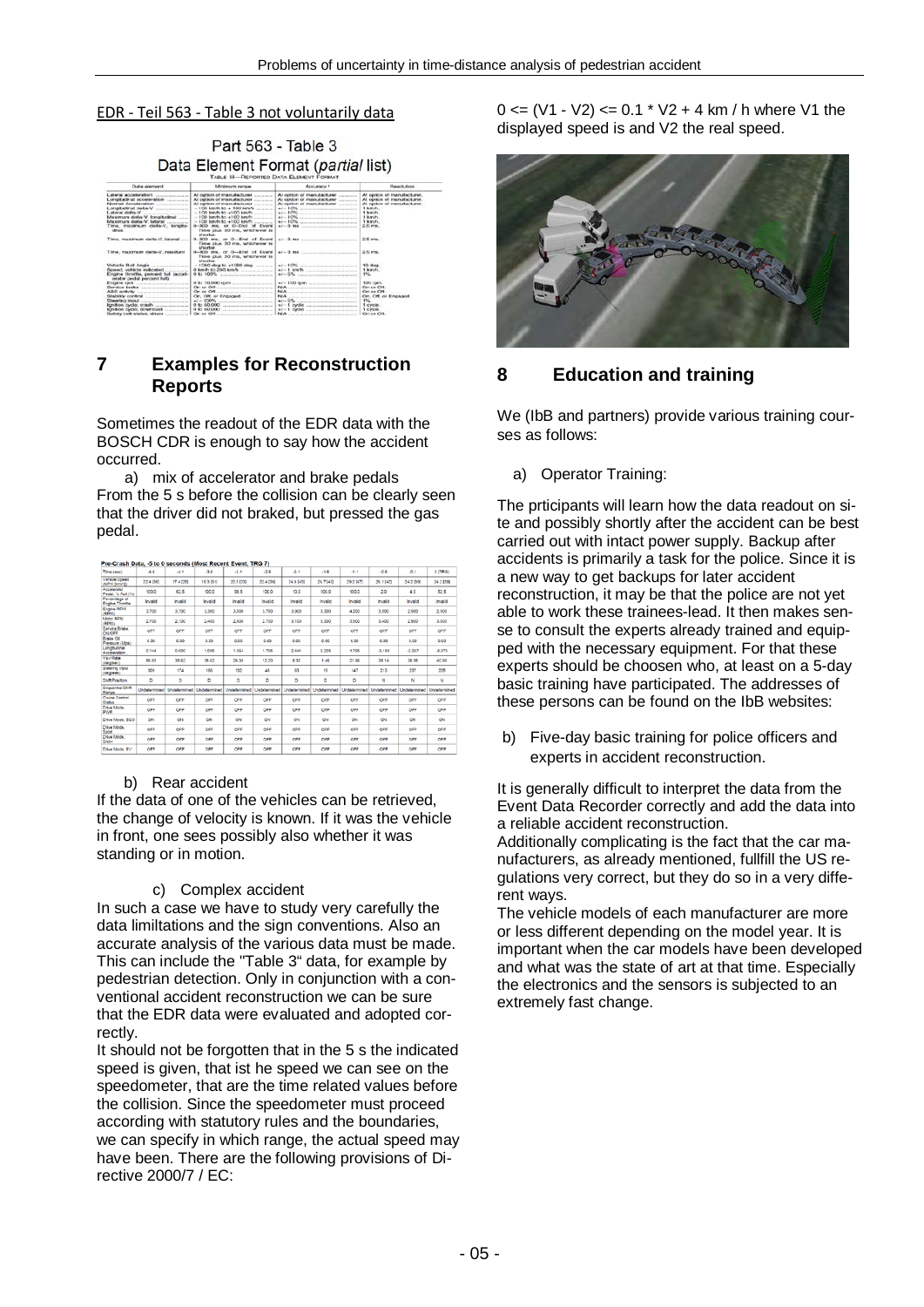

List of those who attended a 5-day course

Data interpretation is only reasonably unproblematic when the 5 s were recorded before the collision, the crash and post-crash and it is a "simple" accident, such as a rear-end collision. For the most types of accident good skills in accident reconstruction and vehicle dynamics are neccessary. For example, to consider is:

- How work sensors for active and passive safety?
- What types of electronic data transmission are in use?
- To calculate the actual speed at collision you need know-ledge of the wheels: size, wear, airpressure, load, tire slip when using ABS or skidding vehicles before impact (ESP).
- Recorded is only the "Indicated Speed", which is the tacho revealed speed, the allowable deviations are given in the relevant EU directive.
- Difficult are multiple triggers, overlaped events, hidden events (rollover).

CDR data do not replace an accurate conventional scene survey and accident analysis. This is the opinion of the CDR specialists around the world.



**Wesley Vandiver, ACTAR Orange County District Attorney's Office** Vehicular Homicide Investigations WREX Conference 2016, Orlando

The technologies are escalating, an example is the automated driving. Permanent training is indispensable. We therefore offer a training of

three days per year as part of a quality assurance management (QM).

- Those who join this QM may use the name "IbB CDR Specialists" and get an identity passport. These people can also be found on our websites.
- Since 2014, we organize at yearly intervals, the "European CDR User Summit". This is for one a part of the QM training on for the other to the public for precise informations about EDR. The documents developed thereby are generally free and accessible via our website.
- As we are responsible for Europe, the Commonwealth of Independent States, the Middle East and Africa, we need subcontractors to fullfill our tasks.

# **9 Privacy and Rights on the Files**

The technology around the Event Data Recorder is quite complicated, the legal issues are still more complicated.

It is to distinguish in criminal and civil matters. In criminal law, the problem seems to be fairly straightforward. If an accident happens and this is picked up by the police, the seizure of the vehicle or the vehicles by the prosecution may be requested. If this way is gone, the vehicles can be investigated and objectives may be ensured without the driver or the owner can do something about it. Since electronic data can be considered as objective measures, the data can be ensured by reading.

A good example are the data from the electronic speedometer-graphs on trucks.

After proper readout of data and report printed or stored on a data carrrier these evidents are part of the investigative files. The data can than, if neccessary, be used later for an accident reconstruction report.

If none of seizure with data readout was carried out, the persons involved may themselves seek to readout. Which way must be passed in order to obtain the results of the reading in the investigation file, is still unclear. Lawyers advice is recommended.

The experts are advised to document the process of readout very accurate inclusive the boundary conditions (for example, tires, software status, extent of damage, etc.). A trained expert CDR should such work take over. Depending on the procedural situation second opinion may be neccessary. Such a further expert should have all evidence for verification.